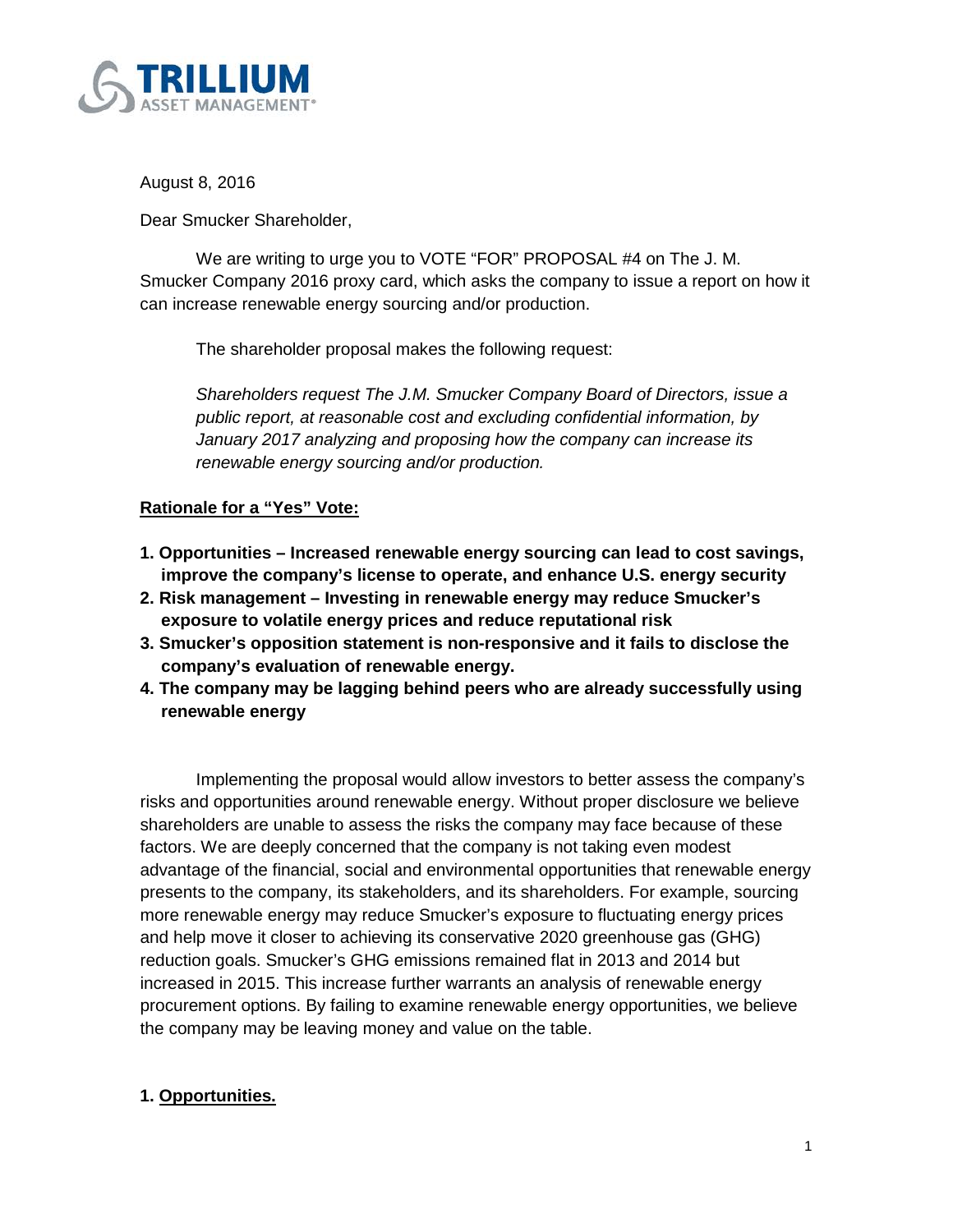

The cost of renewable energy has fallen dramatically over the last decade and is projected to continue falling – the price of a solar panel has fallen almost 60% since 20[1](#page-1-0)1<sup>1</sup>. Even more promising, the falling cost of renewable energy is predicted to continue, ultimately reaching grid parity. In a March 2015 report, Deutsche Bank predicted solar will be the primary global energy source by 2030 – a tenfold increase from current installed capacity<sup>[2](#page-1-1)</sup>. The renewable energy market is ripe with opportunities and poised for continued growth. By examining these options in a meaningful way Smucker may enjoy significant advantages associated with reduced exposure to volatile energy prices; high returns on carbon reduction savings; and strategic benefits associated with contributing positively to U.S. climate and energy security efforts.

A closer look at Smucker's manufacturing footprint shows the company operates in states with strong renewable portfolio standards (RPS) – a requirement that the state sources a certain proportion of its energy from renewable sources. These states typically attract large renewable energy projects which can lead to competitive renewable markets. States with incentives, like tax credits, can make renewable energy investments even more attractive. With the acquisition of Big Heart Pet Brands, Smucker continues to operate in Ohio, Pennsylvania, New York, California and Louisiana; states where renewable energy is competitive. Aside from its Chico, California solar project and the purchase of renewable energy credits (RECS), the Company has not demonstrated that it is taking advantage of renewable energy options in key states where it operates manufacturing facilities.

Understanding the renewable energy landscape can be complex, but Smucker doesn't have to start from the ground up, there are many resources available. Some companies have successfully worked with guiding organizations such as The Business Renewable Center or RE100 to help them take advantage of large-scale off-site renewable energy procurement. This collaborative platform brings together corporate energy buyers, project developers, utilities, and technology providers to facilitate the increased deployment of distributed energy. This type of powerful knowledge sharing could allow Smucker to learn, in a very cost effective manner, from the success and challenges faced by other companies in pursuit of renewable energy savings.

### **2. Risk management.**

 $\overline{a}$ 

Energy price volatility may present a risk to companies like Smucker who are dependent on traditional fuel sources to power their operations. The company's 10-K

<span id="page-1-0"></span><sup>1</sup> http://costofsolar.com/solar-panel-costs-drop-60-in-us-since-early-2011-can-now-power-1-5 million-us-homes/

<span id="page-1-1"></span><sup>2</sup> https://www.db.com/cr/en/concrete-deutsche-banks-2015-solar-outlook.htm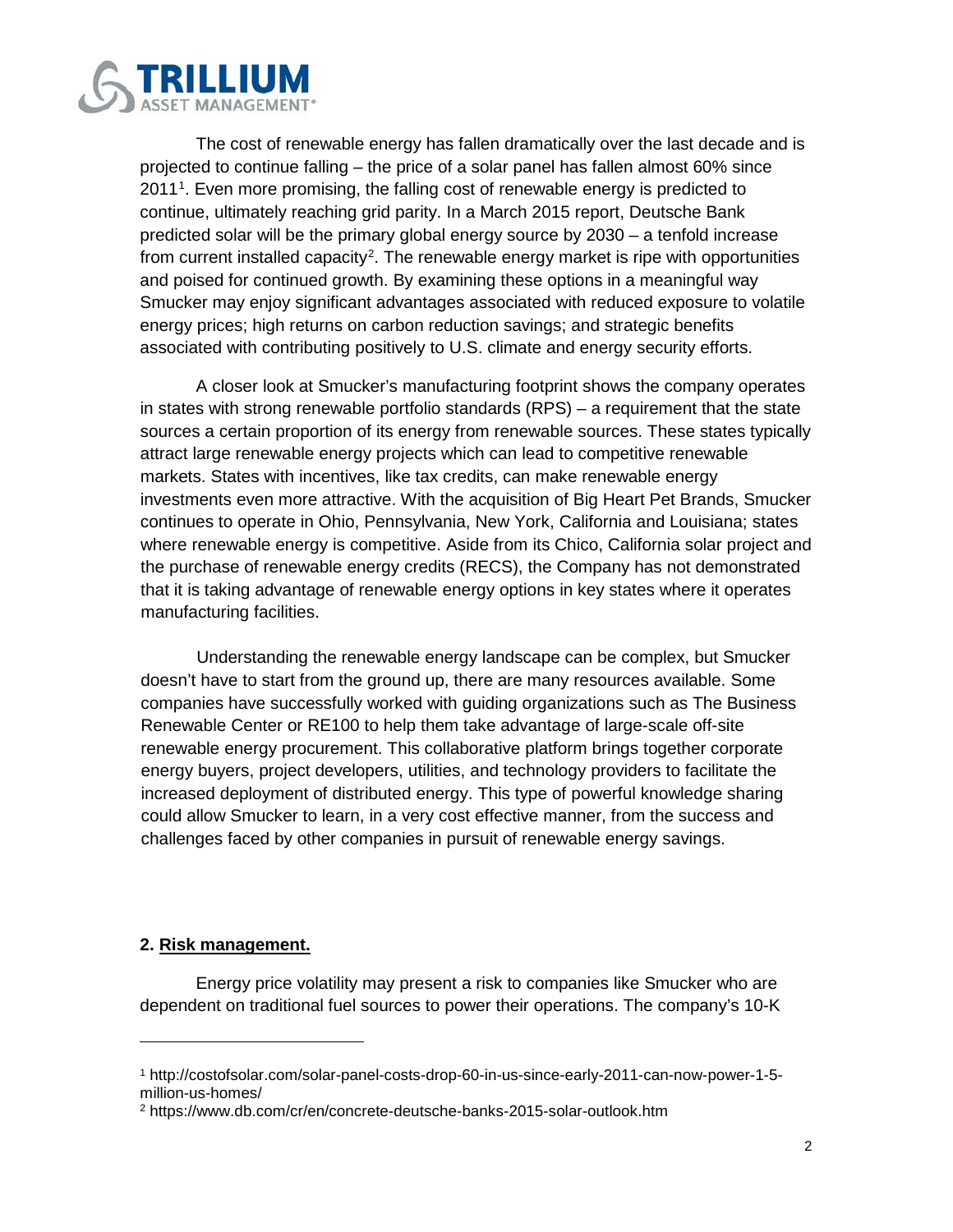

notes that it relies on natural gas and fuel oil to manufacture, package, and distribute products.[3](#page-2-0) Renewable energy may provide a way to reduce that risk in a cost effective manner by linking the company's cost of electricity to a stable source of renewable energy, not a commodity like fossil fuels that fluctuates on the global market.

The falling cost of renewables technology paired with hard to predict fuel prices have narrowed the gap in electricity costs.<sup>[4](#page-2-1)</sup> Traditional fuel prices are unpredictable and can change dramatically in a short time frame making it difficult for companies like Smucker to anticipate energy costs. By relying on one fuel source Smucker may expose the company to the external pressures associated with that fuel. For example natural gas may face upward pressure from other competing uses like home heating, transportation, and industrial production. [5](#page-2-2) The U.S. Energy Information Administration (EIA) forecasts increasing electricity prices for the commercial sector through 201[6](#page-2-3).<sup>6</sup> Renewable energy from wind and solar do not face the same market pressures and may offer a stable and economically feasible source of energy for Smucker.

Smucker acknowledges in its 10-K that "*Changes in climate or legal, regulatory, or market measures to address climate change may negatively affect our business and operations."* However, in our opinion Smucker's response to date on how it is managing climate related risks and opportunities falls short. We believe shareholders require more specific information on what the company is doing to manage the risks of increasingly hard to predict costs related to climate change – including the examination of renewable energy opportunities. Additionally, this kind of reporting often provides insight into emerging risks that are not covered comprehensively in the 10-K. In Smucker's case, it appears to us that reporting continues to be weakest where the risk is greatest—energy management. Simply acknowledging the risk is not adequate.

There is now a stronger emphasis from many quarters on the need for companies to diversify their energy sources. Although energy efficiency is crucial for reducing energy demand, there is a limit to how far operational efficiencies can carry a company. Sourcing renewable may be essential to achieve the greatest emissions reductions. By investing in renewable energy, Smucker can help reduce its exposure to volatile energy prices, enhance U.S. energy security, reduce reputational risk, and help meet the global need for cleaner energy.

 $\overline{a}$ 

<span id="page-2-0"></span><sup>3</sup> https://www.sec.gov/Archives/edgar/data/91419/000119312515235197/d918672d10k.htm 4

<span id="page-2-1"></span>https://www.seia.org/sites/default/files/resources/Levelized%20Cost%20of%20Energy%20-%20V ersion%208.0.pdf#overlay-context=research-resources/lazards-levelized-cost-energy-analysisv80

<span id="page-2-2"></span><sup>5</sup> http://www.ucsusa.org/sites/default/files/attach/2015/03/natural-gas-gamble-full-report.pdf

<span id="page-2-3"></span><sup>6</sup> http://www.eia.gov/forecasts/steo/report/electricity.cfm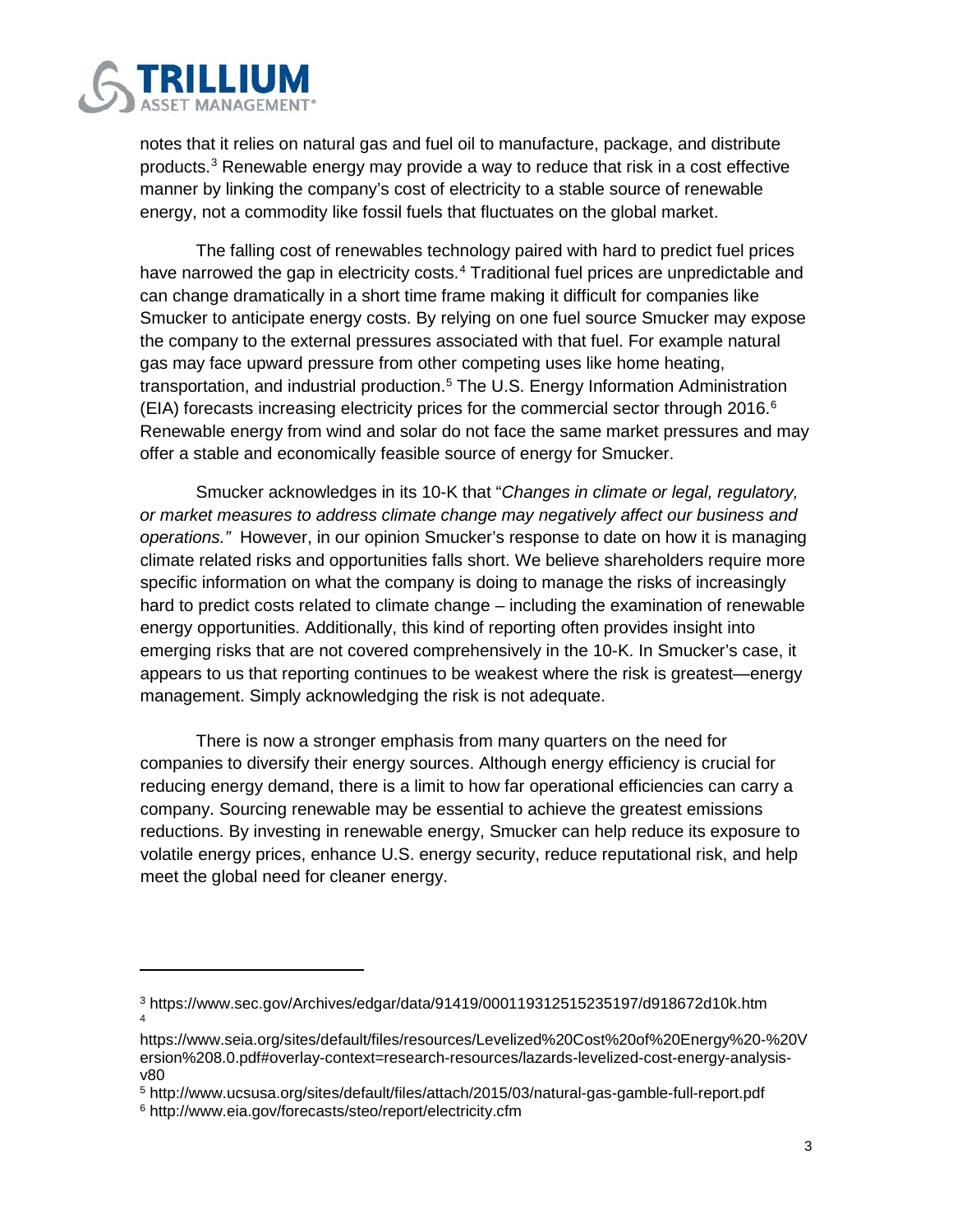

## **3. Smucker's opposition statement is non-responsive and it fails to disclose the company's evaluation of renewable energy.**

While the company claims to have performed an evaluation of renewable energy opportunities this assessment has not been made public. We believe, in order to be credible, any true evaluation of this type should be made publicly available. Omitting this information from public review prevents investors from having some important information. In the absence of metrics, the claims in the opposition statement related to *"ongoing efforts to both evaluate renewable energy and to report on our renewable energy initiatives"* appear only aspirational. Investors are essentially required to trust management's general assessment of its performance and progress with no substantiation. As long-term investors, we seek assurance via supporting data that Smucker is managing this aspect of its business with the same degree of attention and efficiency it gives to the manufacturing of its products.

Smucker's essential argument in its opposition statement is that its corporate responsibility report provides the information we are asking for and investors need. However, the entirety of Smucker's reporting on this topic consists of just four short sentences in its recently released 2016 corporate responsibility report:

*Renewable energy, for example, is an area that we continue to evaluate. To date, our investments have included solar arrays and methane turbines at our natural foods campus in Chico, California. Two of our brands, Santa Cruz Organic and Sahale Snacks, also purchase renewable energy credits and place renewable energy seals on their products. As with all capital projects, we will continue to weigh the environmental benefits of renewable energy in relation to its return on investment.*

Not only does this statement lack fundamental information relevant to current renewable energy investments it also fails to address how the company might *increase* these investments – the precise request of the proposal. As discussed above, renewable energy is an area ripe with opportunities for costs savings and risk reduction. We can only conclude from the company's modest paragraph, that it has not fully evaluated how a renewable energy strategy could benefit the company.

### **4. Lagging behind peers.**

Many companies have already recognized the need to shift and diversify their energy sources – nearly half of Fortune 500 companies have clean energy or climate goals. Furthermore, a report by the Carbon Disclosure Project found that four out of five companies earn a higher return on carbon reduction investments than on their overall corporate capital expenditures. Therefore, we are concerned Smucker may be lagging behind peers who are successfully pursuing renewable energy.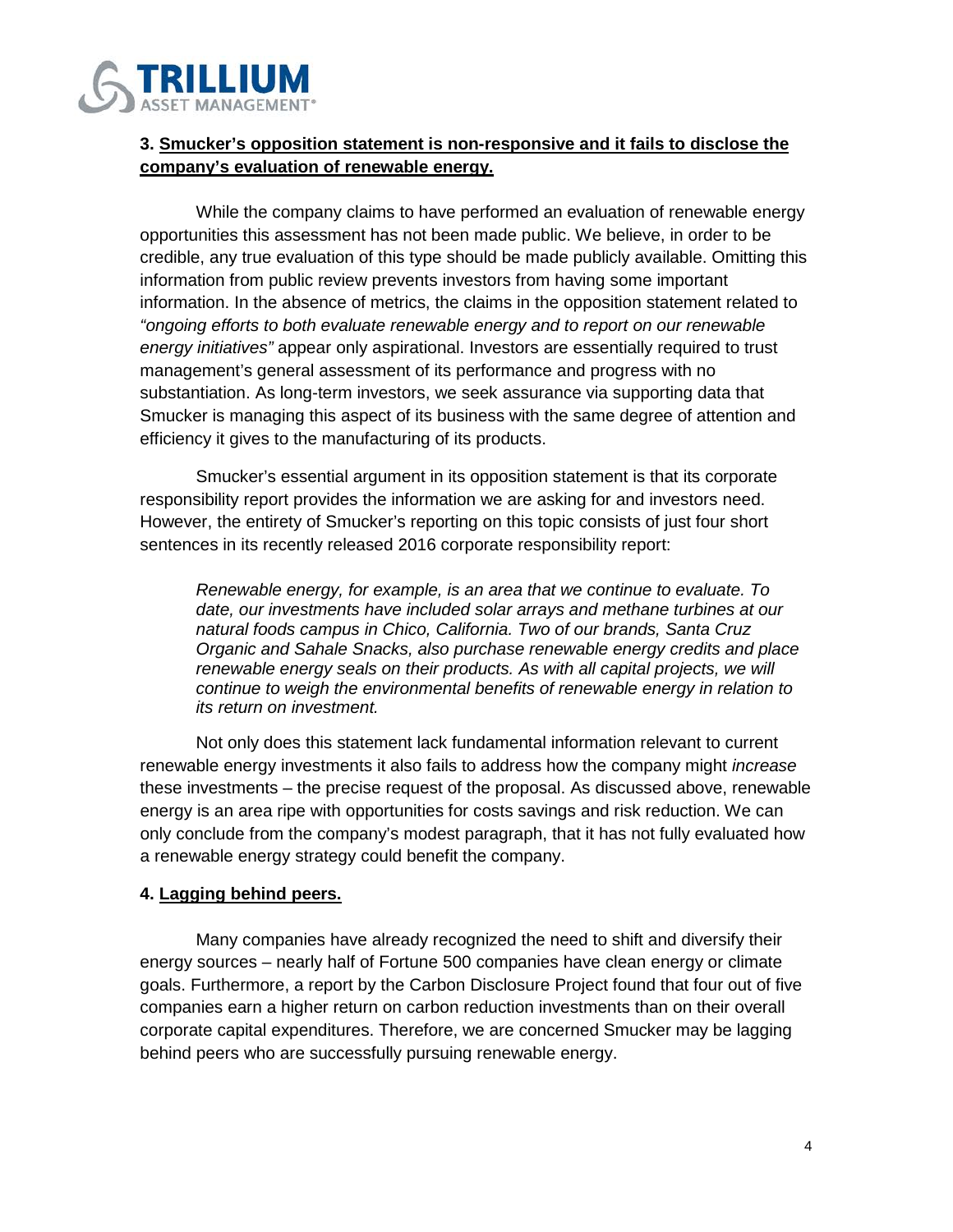

Smucker does not provide ample details around the company's assessment of renewable energy opportunities while industry peers like **Mars and Campbell's Soup have identified and are pursing renewable energy procurement options**. For example, fellow Ohio company Campbell's Soup will source 40% of electricity needs from renewable sources by 2020 and pet food segment competitor Mars will use renewable sources to meet 100% of its energy needs by 2020. We believe, these companies have already demonstrated the feasibility of investing in renewable energy to reduce emissions and power their businesses. Furthermore, by setting quantitative renewable energy goals it appears to us that Mars will continue to realize the benefits of sourcing renewable energy over time, putting Mars at a competitive advantage over Smucker. By failing to provide a comprehensive analysis of the company's opportunities in renewable energy procurement, we fear the company may be passing up valuable opportunities that may be costly for shareholders.

### **5. Special note for PRI signatories.**

More than 1,200 institutional investors managing more than \$33 trillion have joined The Principles for Responsible Investment (PRI), acknowledging that ESG issues can affect the performance of investment portfolios. PRI signatories recognize the duty to act in the best long-term interests of beneficiaries and that ESG issues are part of this responsibility. Some of Smucker's largest shareholders are PRI signatories. Consistent with their fiduciary duties, signatories publicly commit to seek corporate ESG information, including a commitment to "*Support shareholder initiatives and resolutions promoting ESG disclosure.*" We believe this proposal requests a level of disclosure of ESG information, renewable energy, which is consistent with these principles and warrants PRI signatory support.

For all the reasons provided above we strongly urge you to VOTE "FOR" PROPOSAL #4.

Please contact Brianna Murphy at 617-532-6662 or [bmurphy@trilliuminvest.com](mailto:bmurphy@trilliuminvest.com) for additional information.

Bmunphy

Brianna Murphy

Vice President, Shareholder Advocacy & Corporate Engagement Trillium Asset Management, LLC